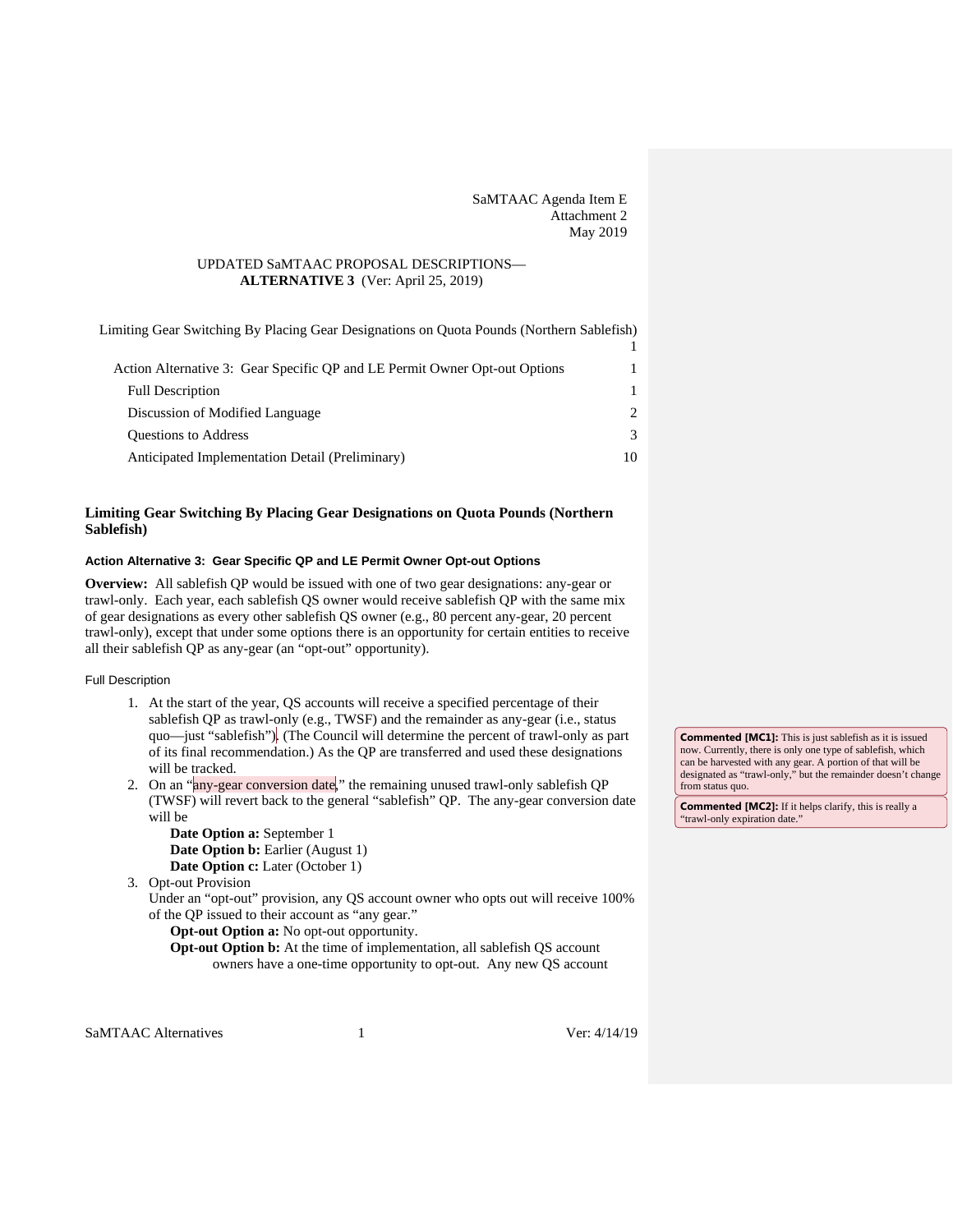owners will not have an opportunity to opt-out and will receive trawl-only QP in the proportion specified in paragraph one of this alternative.

**Opt-out Option c:** At the time of implementation, a one-time opt-out option will be provided for qualified QS owners that own a vessel that primarily used fixed gear in the trawl IFQ fishery. Any new QS account owners will not have an opportunity to opt-out and will receive trawl-only QP in the proportion specified in paragraph one of this alternative.

#### **Qualification criteria suboptions for Opt-out Option c:**

To qualify for an opt-out opportunity a QS account owner's vessel must have used fixed gear to catch

**Qualification Poundage Suboption 1:** XX% of its sablefish pounds landed

**Qualification Poundage Suboption 2:**100% of its sablefish pounds landed

**Qualification period suboptions for Opt-out Option c: Qualification Period Suboption 1:** The time period for determining the qualifying poundage is January 1, 2011 through September 15, 2017 (the control date).

4. Gear Designation Sunset Provision

**Sunset Option a:** No Sunset

**Sunset Option b:** These provisions end 10 years after implemented in regulation, unless the Council takes action to extend or modify the program. If the program sunsets, gear designations would be removed from all sablefish QP, the equivalent of issuing all QP any-gear, i.e. a return to status quo with respect to the related regulations.

**Review Period Suboption:** There will be a review period prior to sunset date.

<span id="page-1-0"></span>Discussion of Modified Language

The original Opt-out Option C did not specify the link that had to exist between the QS account and the vessel that would meet the qualification criteria:

Opt-out Option C: Opt-out option for qualified fixed gear participants. All permits that had primarily used fixed gear have a one-time opt-out designation.

Some linkage is needed between the QS account (to which the opt-out provision applies) and the vessel doing the fishing. In the modified language, it has been suggested that an ownership link be required. Another approach would be to require a "first transfer" link, i.e. that the first vessel account to which QP are transferred be considered linked to the QS account. There may be other approaches that could be explored.

In the qualification poundage suboptions for the original alternative, the species that had to be landed with fixed gear was not mentioned. A sablefish qualifier has been added, since sablefish

SaMTAAC Alternatives 2 2 Ver: 4/14/19

**Commented [MC3]:** This was not intended to be limited to vessel ownership. I may need help with the language, but the intent is, "…for qualified QS owners that transferred sablefish QP into a vessel account that used fixed gear in the trawl IFQ fishery to harvest sablefish."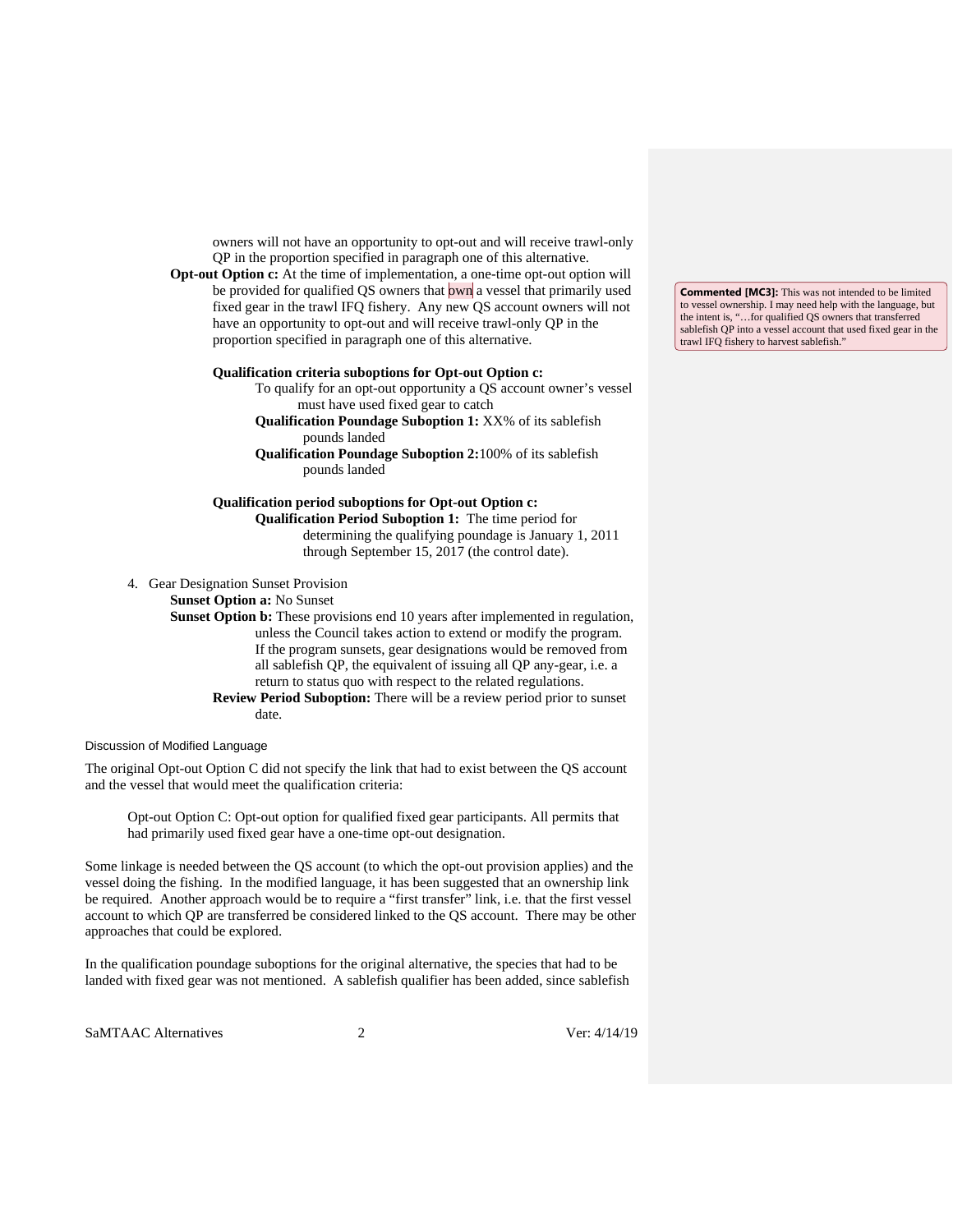is the primary species of concern, and since owners of vessels that gear switch sometimes use all of their sablefish QP but transfer QP for other species to trawl vessels.

Other minor modifications were made to the language to simplify where possible and create terminology that would be easy to reference (e.g. the "any-gear conversion date").

<span id="page-2-0"></span>The SaMTAAC should review these changes and modify as needed.

### Questions to Address

The following is a list of decision points covered in this section.

- Opt-out Status Transfers
	- o Once established, does opt-out status stay with the account or go with owner? The opt-out status remains with the QS account owner with the same grandfather rules that apply to the fixed gear tiered permit stacking program. There is an understanding that, through natural attrition, the QS accounts with opt-out status would be phased out over time and (eventually) all QS accounts would be treated the same.
	- o If opt-out status goes with the owner, which owners (individuals or collective ownership)? N/A
	- Should the general rule include exceptions for some circumstances?  $No$
- Qualifying for the opt-out
	- o If the opt-out opportunity is provided to all QS account owners, does that include QS accounts that do not have sablefish QS at the time the opt-out opportunity is offered? N/A
	- o Where qualification is required, how should vessel history and QS ownership be linked for complex situations? Need to link QP transferred from QS account to vessel account, then assess whether that vessel landed sablefish using fixed gear.
	- o Should there be a second Qualification Period Suboption? (If not, the current suboption should be incorporated as part of Opt-out Option C)?
- Deficit Allowances, Deficit Carryover Limits, and Coverage Requirement
	- Should deficit allowances and limits be calculated for each sablefish OP gear-type designation separately or for all sablefish QP combined? A vessel that fishes into deficit with trawl gear can cover that deficit with either trawl-only QP or general sablefish QP, whereas general sablefish QP can only be covered with general sablefish QP. If a vessel goes into deficit for general sablefish QP (regardless of gear used), then that vessel would have the option to either purchase general sablefish QP and continue fishing or cease fishing and cover its deficit after the conversion date if there is trawl-only QP in its vessel account.
	- o After then end of the year, should fixed gear vessels be allowed to cover their deficits with trawl-only QP or be required continue to cover their catch with anygear QP? Prior to the end of the year, all QP is general sablefish QP, so at the end of the year, there is no trawl-only QP. If a vessel is in deficit at the end of the year regardless of gear type, it is in deficit of general sablefish QP. As such, all deficits covered by QP issued for the following year can only be covered by general sablefish QP.

SaMTAAC Alternatives 3 3 Ver: 4/14/19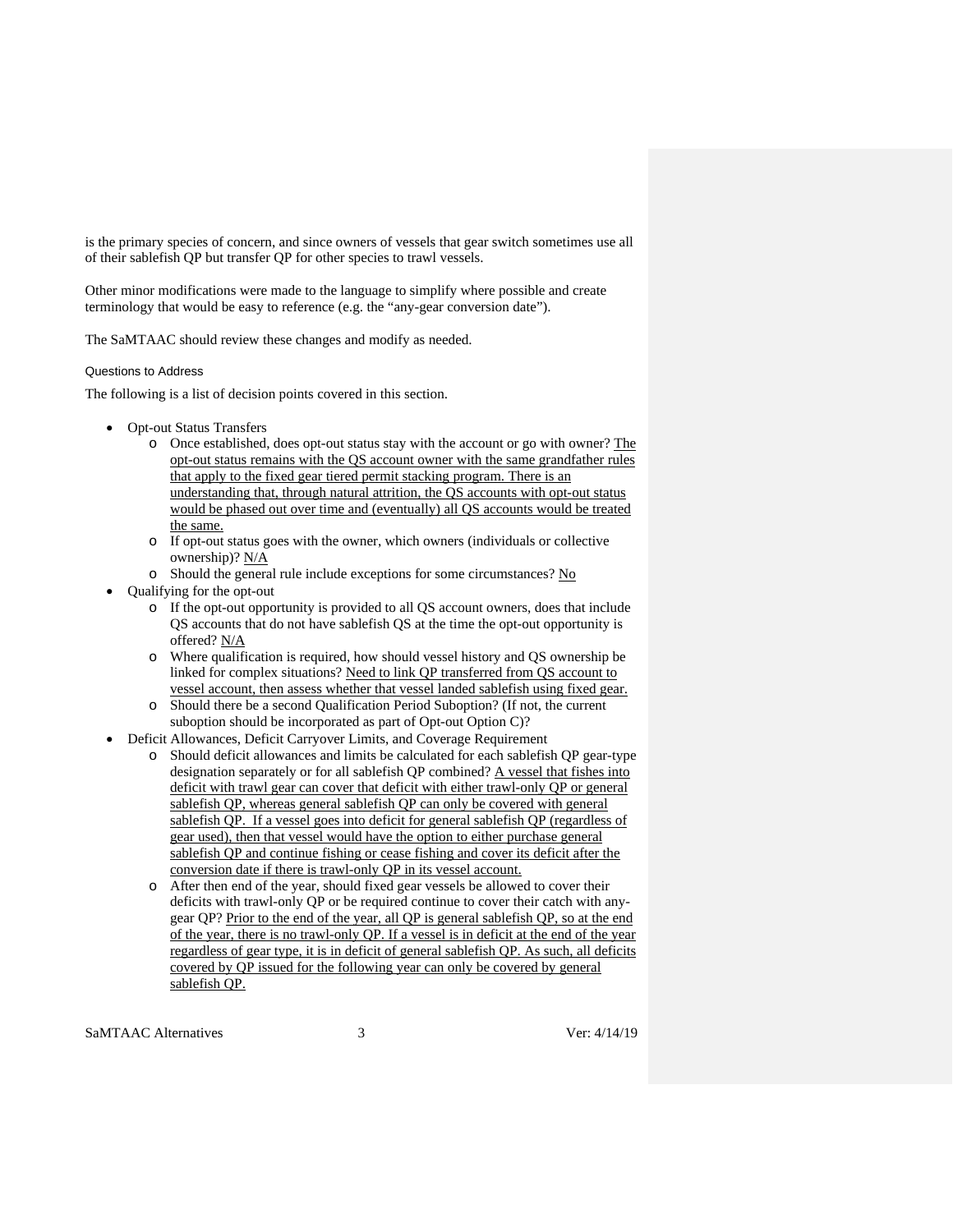- Surplus Carryover Limits (10 percent) and Gear Designations for Carryover QP
	- o Should surplus carryover limits be calculated for each sablefish QP gear-type designation separately or for all sablefish QP combined? Surplus carryover is calculated after the conversion has occurred, so there is only general sablefish QP to carryover at the end of the year—there is no trawl-only sablefish to carryover.
	- $\circ$  After the end of the year, should QP revert to their original trawl-only and anygear designations or be carried over as any-gear QP? There is only carryover for general sablefish QP.

**Opt-out Status Transfers:** Does the opt-out status stay with the QS account (ending when the QS account is terminated) or does it go with the QS account owner (such that the owner may establish a new account and maintain the opt-out status with that new account)? If it goes with the QS owner, does each person who participates in that ownership have their own opt-out status that they can use if they open a new QS account, or does the status accrue to the group of owners as a whole?<sup>[1](#page-3-0)</sup> Should the opt-out declaration transfer to a new account for some circumstances in which a new QS account is generated?

New QS accounts are generated when an owner changes its business name (as an example), as well as for new entrants. If ownership changes but the business name does not change then a new QS account is not necessarily generated by the ownership change. For example, when a corporation is sold but the corporate name kept, a new QS account might not be generated. Conversely, if a QS account is held by a two individuals (e.g. a husband and wife partnership) and one of the partners leaves the ownership, generating a new ownership name, then generally a new QS account is created.

**Opt-out Option b (All QS Account Owners Have a One Time Opportunity Opt-Out):** Does this include QS accounts that do not currently have sablefish QS? No, the opt-out provision is for sablefish QS only.

**Opt-out Option c (Qualification for Opt-out Based on History of Vessel(s) Owned):** The modified language proposed that the QS account/vessel account link be based on vessel ownership. Other possibilities might be available, such as a linkage established based on the first vessel to which a QS account transfers its QP.

If an ownership based approach is taken, what are the standards for the link (e.g. does the ownership have to be 100% identical, greater than 50% identical, at least one person in common)? If 50% or less can a single vessel qualify multiple QS accounts (e.g. partners in a vessel that maintain their own separate QS accounts)? How does the opt-out provision apply for QS owners that don't have a vessel (e.g. community quota funds)?

If an entity participates in the ownership of multiple vessels and QS accounts and only one vessel has gear switched, would all QS accounts owned by the entity qualify for the opt-out (Example A, [Figure 1\)](#page-4-0)? For partnerships that owns a QS account and in which each partner also owns a

<span id="page-3-0"></span>SaMTAAC Alternatives 4 Ver: 4/14/19

**Commented [CMK(4]:** I think having the designations reactivated after the end of the year just adds complexity.

**Commented [MC5]:** This was not intended.

**Commented [MC6]:** Yes, something like this makes sense, but it doesn't need to be the first vessel account—just any vessel account that received sablefish QP from this QS account and used fixed gear to harvest sablefish QP.

<sup>&</sup>lt;sup>1</sup> In the case of the latter, a provision might be modelled based on the owner-on-board grandfather provision for the fixed gear fishery tier/stacking system: an ownership group may lose owners without losing their grandfather status but if they add an owner they lose their grandfather status.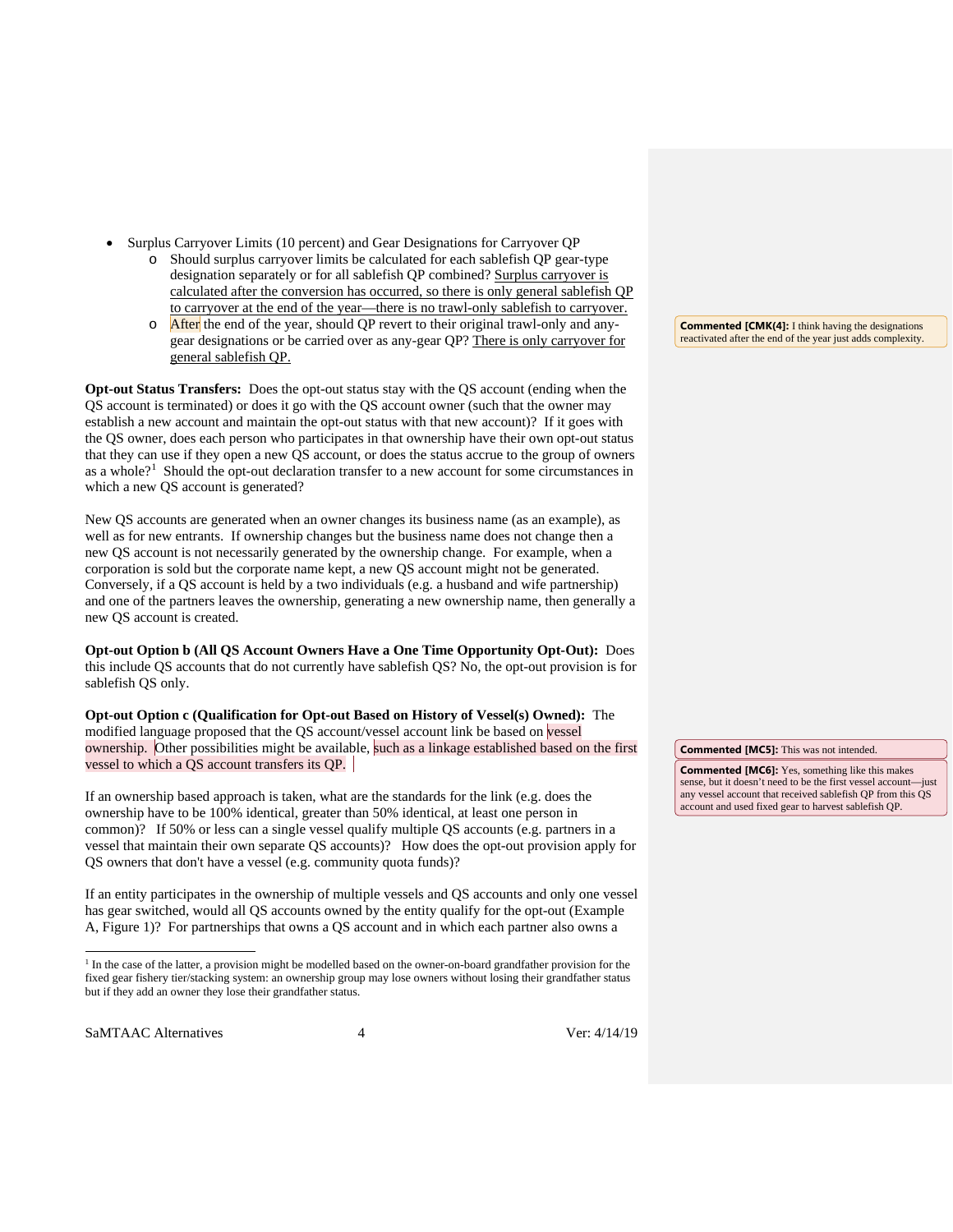vessel and their own QS account, if one of the partner's vessels fished with fixed gear which QS accounts would qualify for the opt-out provision (Example B, [Figure 1\)](#page-4-0)? In the previous example, what if one of the partners does not own a vessel (Example C, [Figure 1\)](#page-4-0)?



<span id="page-4-0"></span>Figure 1. Examples of ownership structures to consider in developing policy for linking vessel fixed gear history QS accounts.

**Opt-out Option c (Qualification Period):** Under Opt-out Option c there is a qualification period that is characterized as a suboption but there are no other options. Should a suboption be added or should the qualification period be considered part of Opt-out Option c, rather than a suboption?

**Deficits—Inseason and Carry-Over:** There are two issues to address, the first is how the inseason deficit allowance and deficit carry-over amount will be calculated and the second is the QP gear designation required after the end of the year to cover deficits incurred with a particular gear.

There are three periods of time to consider: deficits occurring prior to the any-gear conversion date (first day of August, September or October, to be determined), deficits occurring after the any-gear conversion date and prior to the start of the following year (when only any-gear QP is available), and deficits carried over into the following year (see [Table 1,](#page-6-0) first column). While there are three periods to consider, the alternative approaches for each appear to be similar.

Two approaches have been identified for calculating the deficit allowance: (1) calculate based on the gear used (distinct approach), (2) calculate based on total sablefish catch (combined approach; see [Table 1,](#page-6-0) second column). The distinct approach will result in separate calculations for each gear used, as shown for Vessel 2 in [Table 2.](#page-8-0) For this approach, if a vessel has both trawl and fixed gear landings but has a deficit with only one of those gears,<sup>[2](#page-4-1)</sup> then the amount of deficit the vessel will be allowed to carry could be lower than for a vessel that had the same total amount of landings and QP but used only one gear (see the "Deficit Allowance/Carryover" column for all three vessels of [Table 2\)](#page-8-0). For the combined approach, vessels with the same total catch and QP would have the same carryover amount regardless of how the catch was distributed

<span id="page-4-1"></span>SaMTAAC Alternatives 5 5 Ver: 4/14/19

**Commented [CMK(7]:** Inseason deficit allowance should be combined. The deficit carry-over amount should be of the same unit as the surplus carryover, which is general sablefish QP.

 <sup>2</sup> It will necessarily be the case that a vessel can only incur a deficit with one gear type (trawl or fixed gear) because only one of these gear types can be used on a trip and after a deficit is incurred the vessel cannot participate in the IFQ fishery until after the deficit has cleared.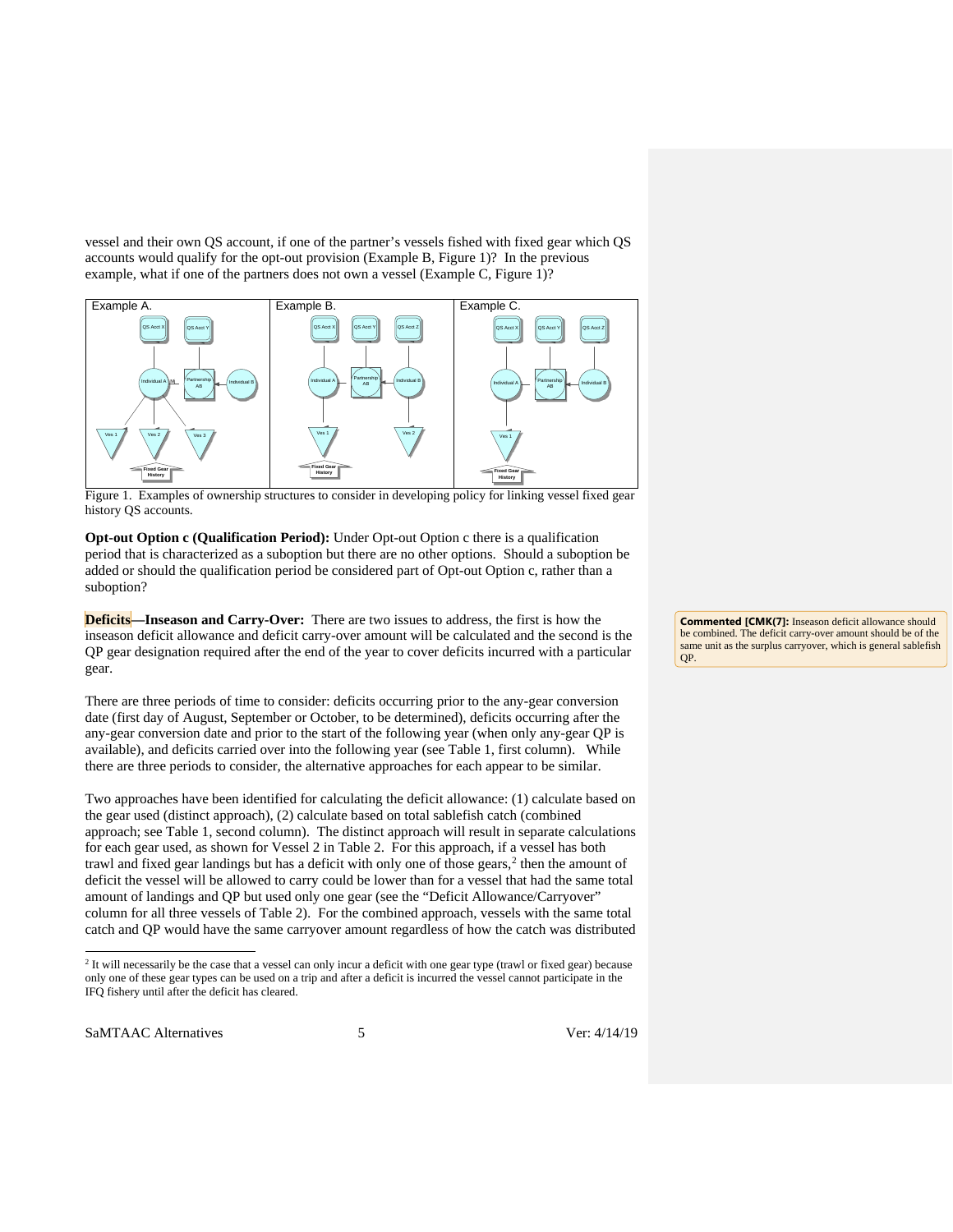among gears [\(Table 3\)](#page-8-1). Note that the gear-type of the QP used to cover catch does not have a bearing on these deficit calculations because the deficit is the amount that remains uncovered and so is not yet associated with QP that has a gear designation.

The QP used to cover the deficit would be that available in the period of the deficit or in the following period(s). During the initial period (prior to the any-gear conversion date), a vessel could use trawl-only or any-gear QP; after the any-gear conversion date, the deficit would be covered with any-gear QP; and after the end of the year, either vessels could be required to cover the deficit with QP that has the gear-type designation appropriate for the gear used or they could be allowed to use QP with either gear type designation (relevant for fixed gear deficits). The latter approach might be consistent with the any-gear status that all QP would have after the anygear conversion date. However, after the start of the new year there would also be trawl-only QP available (issued for the new year).

**Carry Over of Surpluses:** As with deficit carry-over, a decision is needed on determination of the individual vessel QP account carryover limits. Additionally, a decision is needed on whether any-gear QP will carry over as any-gear QP or with its original gear designation. Only any-gear QP can be carried over.

When carryover is issued, vessels are generally allowed to carry-over unused QP in an amount equal to 10 percent of their combined used and unused QP. As with the deficit carryover, the question is whether to calculate carry-over for each QP gear designation, i.e., the original trawlonly and any-gear designations, or for both together (bottom of [Table 1\)](#page-6-0). As with the deficit carryover, calculation of separate carry-over limits (the "distinct" approach) can result in lower amounts of carryover than calculation of a combined carryover QP limit (compare the surplus carryover columns of [Table 4](#page-8-2) and [Table 5\)](#page-8-3).

The distinct approach would require QP to continue to carry their gear designations, even after the any gear conversion date. The following section on implementation details describes how the original gear designations on QP could be maintained by changing the accounting rules instead, such that trawl-only QP could be used with any gear after the any-gear conversion date. Under the combined approach, either only any-gear QP would be carried over or the QP geartype designations could be maintained and the combined carryover limit applied in proportion to the types of unused sablefish QP the vessel maintains. For example, for the combined approach calculation, if a vessel is able to carryover 1,000 QP and has 1,500 QP of surplus trawl-only QP and 500 pounds of surplus any-gear QP, then it would carryover over 750 QP of trawl only QP and 250 pounds of any-gear QP.

To cover deficits after the end of the year vessels can use QP for the following year, which will carry one of the two gear type designations, or QP that others have carried over from the previous year. Depending on how the any-gear period is implemented and surplus carryover treated, QP from the previous year will be either be all any-gear QP or QP with one of the two gear designations.

**Commented [CMK(8]:** This adds complexity and is not needed to accomplish the policy intent.

SaMTAAC Alternatives 6 6 Ver: 4/14/19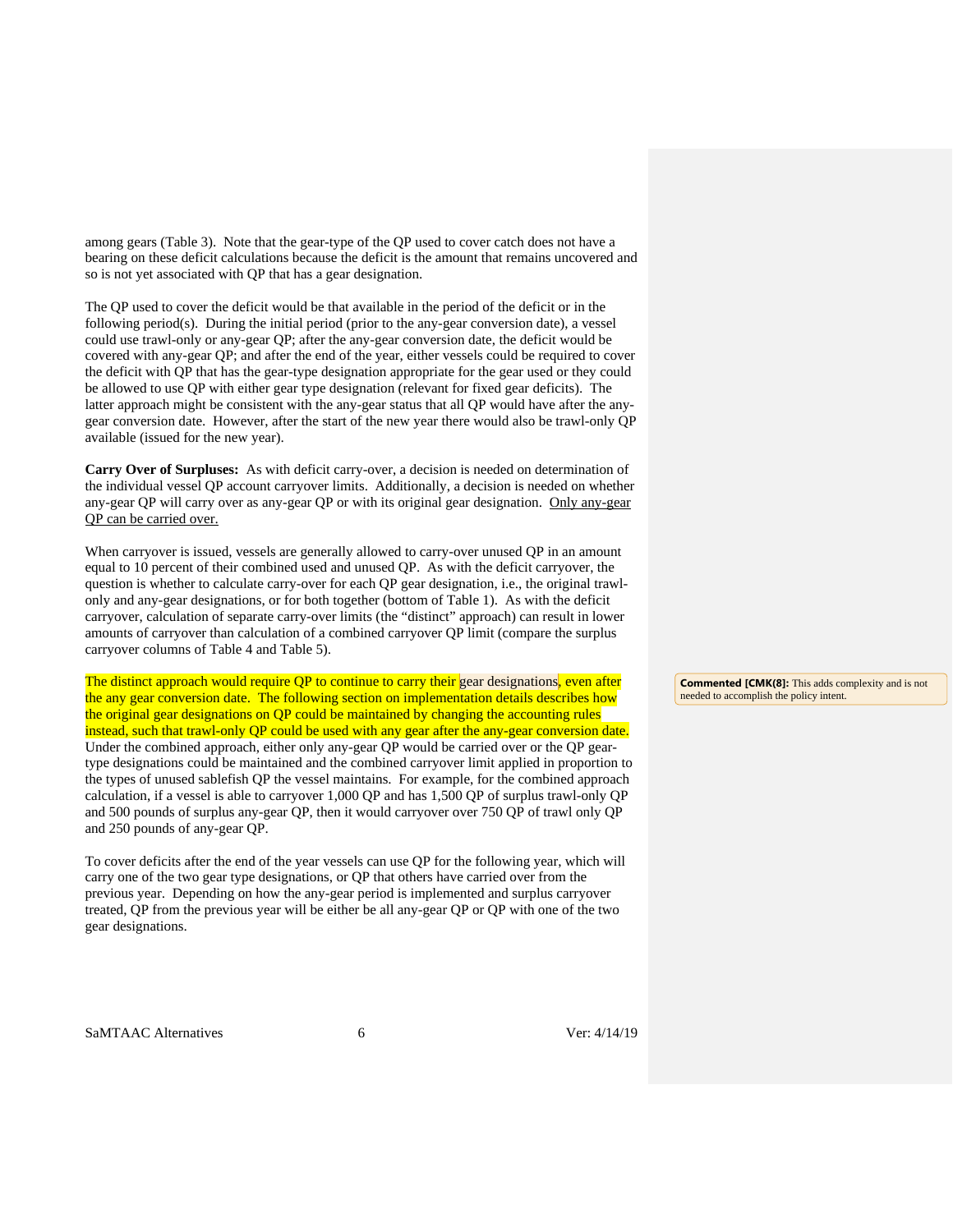# SaMTAAC Agenda Item E Attachment 2 May 2019

Table 1. Approaches for calculating deficit/carryover limits under Alternative 3.

<span id="page-6-0"></span>

| Period and Type of                                                                                      | Calculation of Inseason/Carryover                                                                                                                                                  | Gear-type QP Used to Cover Deficit (any-<br>gear and/or trawl-only) and Gear-type for                                                                                                                                                                                                                                                           |                                                                                                                                                                                                               |
|---------------------------------------------------------------------------------------------------------|------------------------------------------------------------------------------------------------------------------------------------------------------------------------------------|-------------------------------------------------------------------------------------------------------------------------------------------------------------------------------------------------------------------------------------------------------------------------------------------------------------------------------------------------|---------------------------------------------------------------------------------------------------------------------------------------------------------------------------------------------------------------|
| Deficit/Surplus                                                                                         | Deficit Limit <sup>a/</sup> Or Surplus Carryover Limit                                                                                                                             | <b>Surplus Carryover</b>                                                                                                                                                                                                                                                                                                                        | Some Implications                                                                                                                                                                                             |
| <b>Inseason Deficit Prior to</b><br><b>Any-Gear Conversion Date</b><br>(deficits in excess of 10% are a | <b>Distinct:</b> Deficit allowance calculated for<br>each gear type as 10% of sablefish<br>caught <sup>b/</sup> and covered with QP, by the gear<br>type ("fixed gear" or "trawl") | Trawl: Either Any-Gear or Trawl-Only<br>Fixed Gear: Any-Gear                                                                                                                                                                                                                                                                                    | Possibility of smaller deficit<br>allowance for vessels that use<br>both gears compared to the deficit<br>allowance for vessels with the<br>same total QP and catch but using<br>only one gear (see Table 2). |
| violation)                                                                                              | <b>Combined:</b> Deficit allowance calculated<br>as 10% of sablefish caught and covered<br>with QP (regardless of gear with which the<br>fish was caught)                          |                                                                                                                                                                                                                                                                                                                                                 | All vessels with the same total QP<br>and catch would have the same<br>deficit allowance, regardless of<br>the gears used (see Table 3).                                                                      |
| <b>Inseason Deficit After</b>                                                                           | Distinct: Same as for "Prior to Any-Gear<br><b>Conversion Date"</b>                                                                                                                | Trawl: Any-Gear (including for deficits<br>occurring before the any-gear conversion                                                                                                                                                                                                                                                             | Same as for "Prior to Any-Gear                                                                                                                                                                                |
| <b>Any-Gear Conversion Date</b><br>(deficits in excess of 10% are a<br>violation)                       | <b>Combined:</b> Same as for "Prior to Any-<br>Gear Conversion Date"                                                                                                               | date)<br>Fixed Gear: Any-Gear                                                                                                                                                                                                                                                                                                                   | Conversion Date" and distinct<br>calculations.                                                                                                                                                                |
|                                                                                                         | <b>Distinct:</b> Carryover calculation same as<br>allowance for "Prior to Any-Gear<br><b>Conversion Date"</b>                                                                      | Trawl: Either Any-Gear or Trawl-Only or<br>Trawl-Only Issued for Following Year                                                                                                                                                                                                                                                                 |                                                                                                                                                                                                               |
|                                                                                                         |                                                                                                                                                                                    | Fixed Gear: Any-Gear                                                                                                                                                                                                                                                                                                                            | Same as for "Prior to Any-Gear<br><b>Conversion Date"</b>                                                                                                                                                     |
| <b>End-of-Year Deficit</b>                                                                              | <b>Combined:</b> Carryover calculation same<br>as allowance for "Prior to Any-Gear<br><b>Conversion Date"</b>                                                                      | Consider whether QP will revert to original<br>designations after the end of the year.<br>Consider whether fixed gear catch during<br>the any-gear period would have to be<br>covered with any-gear QP or whether trawl-<br>only QP might also be used (this would not<br>be consistent with reverting the QP to their<br>original designations | The distinct approach would rely<br>on gear type used during the any-<br>gear period even though all QP<br>during that period was any-gear<br>QP.                                                             |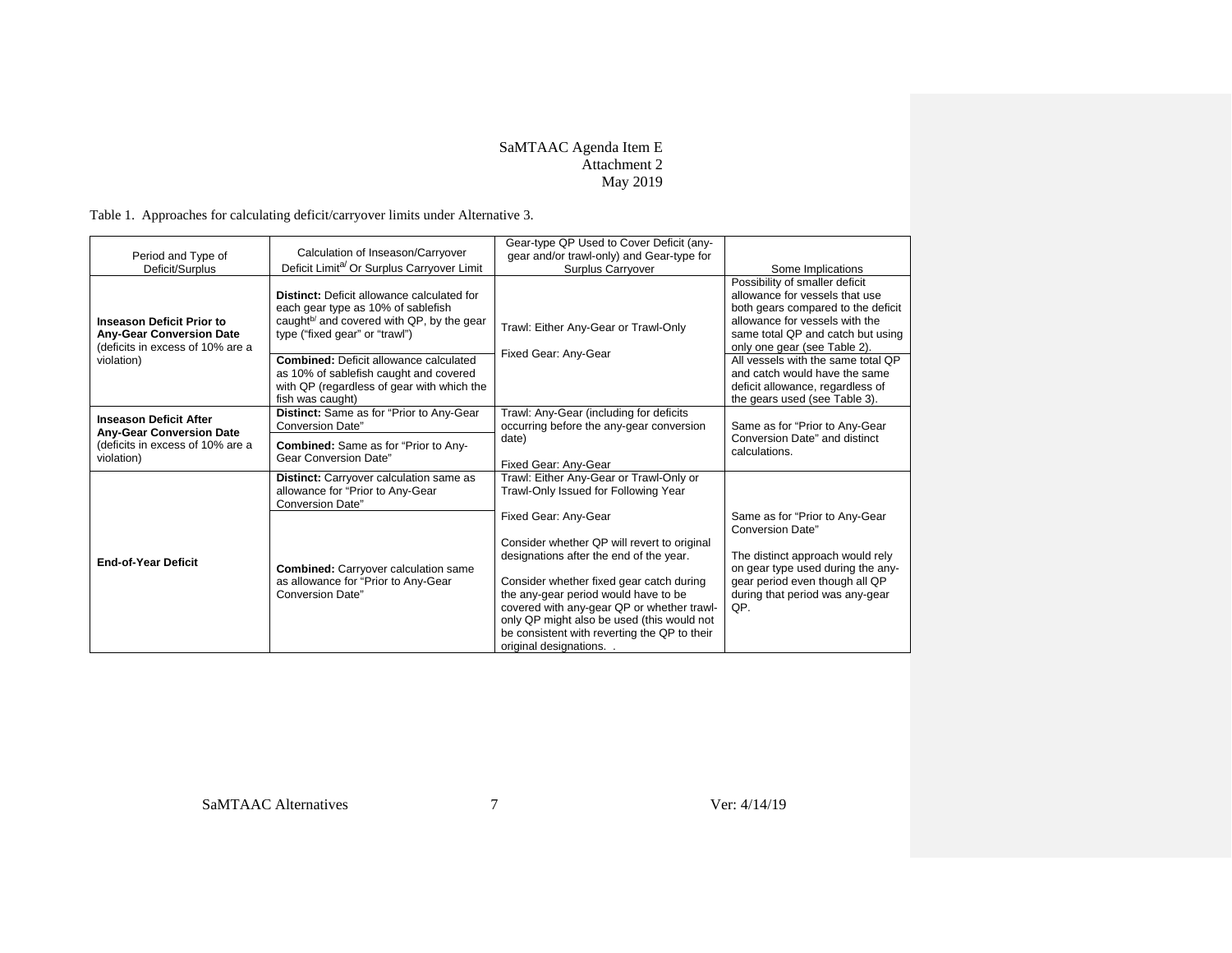| Period and Type of<br>Deficit/Surplus                                      | Calculation of Inseason/Carryover<br>Deficit Limit <sup>a/</sup> Or Surplus Carryover Limit               | Gear-type QP Used to Cover Deficit (any-<br>gear and/or trawl-only) and Gear-type for<br><b>Surplus Carryover</b>                                                                       | Some Implications                                                                                                                                                                                                                                                                                                                                                                                                                                                                                                           |
|----------------------------------------------------------------------------|-----------------------------------------------------------------------------------------------------------|-----------------------------------------------------------------------------------------------------------------------------------------------------------------------------------------|-----------------------------------------------------------------------------------------------------------------------------------------------------------------------------------------------------------------------------------------------------------------------------------------------------------------------------------------------------------------------------------------------------------------------------------------------------------------------------------------------------------------------------|
|                                                                            | Distinct: 10% of the trawl-only QP and<br>10% any-gear QP                                                 | All QP carries over with its original<br>designations trawl-only or any-gear (though<br>it would be possible to use the distinct<br>approach but carry the QP over as any-<br>gear QP). | Potentially smaller surplus<br>allowance for vessels that use<br>both trawl-only and any-gear<br>quota compared to the surplus<br>allowance for vessels that only<br>use one quota type with the same<br>total QP and catch (see Table 4).<br>If gear designations are carried<br>over, vessels may want to<br>continue to designate which QP<br>gear-type they are using to cover<br>their catch after the any-gear<br>conversion.                                                                                         |
| <b>End-of-Year Surplus</b><br>(Calculation includes used and<br>unused QP) | <b>Combined: 10% of the total used and</b><br>unused for trawl-only QP and any-gear<br><b>QP</b> combined | All QP carries over as any-gear (though it<br>would be possible for the QP to carryover<br>with its original gear designations <sup>c/</sup> )                                          | All vessels with the same total QP<br>and catch would have the same<br>deficit allowance, regardless of<br>type of quota held and gear used<br>(see Table 5).<br>If all QP carries over as any-gear,<br>after the any-gear conversion date<br>there would be no need to track<br>the original gear-type designations<br>on the OP.<br>If gear designations are carried<br>over, vessels may want to<br>continue to designate which QP<br>gear-type they are using to cover<br>their catch after the any-gear<br>conversion. |

conversion. a/ No options are provided for calculating a deficit based on gear-type QP because for vessels using trawl gear catch is not specific to a gear-type QP (i.e. either type can be used to cover the catch).

b/ While the reference here is to sablefish caught, with the new provision providing sablefish survival credits the actual calculation would be based on sablefish mortality.<br>c/ If a vessel holds QP in excess of the 10 perc QP for each gear type will be required.

SaMTAAC Alternatives 8 8 Ver: 4/14/19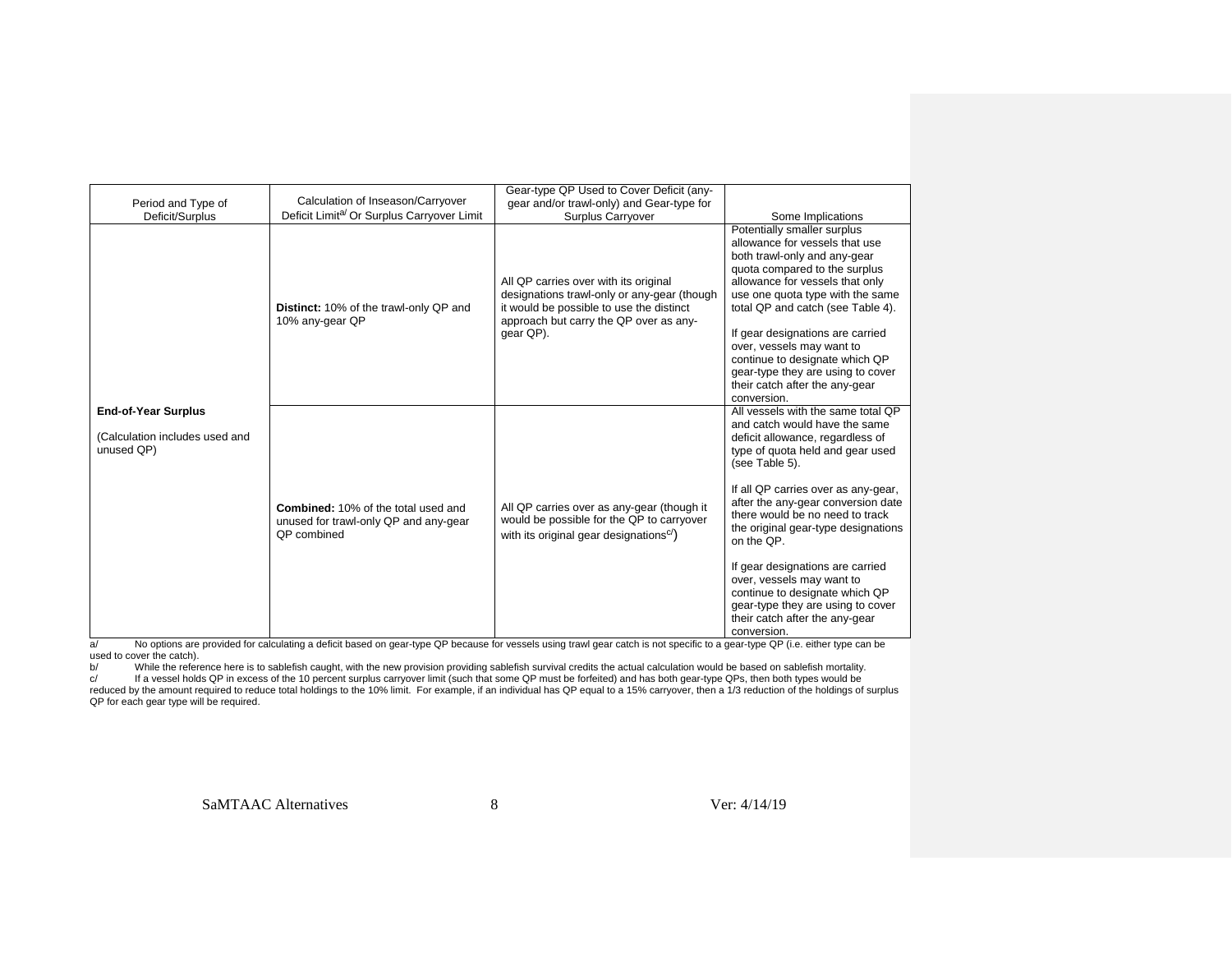## SaMTAAC Agenda Item E Attachment 2 May 2019

<span id="page-8-6"></span>

|                  |                   | Sablefish | 0P    |         | QP Used to Cover<br>Deficit<br><b>Deficit</b> |            |                                  |          |                                                    |
|------------------|-------------------|-----------|-------|---------|-----------------------------------------------|------------|----------------------------------|----------|----------------------------------------------------|
|                  | Gear              | Catch     | Used  |         | Limit                                         | Allowance/ | Pre-Conv                         | Conv     | Following                                          |
|                  | Used              | (lbs)     | (lbs) | Deficit | (10%)                                         | Carryover  | Period                           | Period   | Year                                               |
| Ves <sub>1</sub> | Trawl             | 1.000     | 910   | 90      | 91                                            | 90         | Any-gear or<br><b>Trawl Only</b> | Any-Gear | Any-Gear or<br>Trawl-Only                          |
| Ves 2            | Trawl             | 600       | 510   | 90      | 51                                            | 51         | Any-Gear or<br>Trawl- Only       | Any-Gear | Any-Gear or<br>Trawl-Only                          |
|                  | <b>Fixed Gear</b> | 400       | 400   | 0       | 40                                            | 0          |                                  |          |                                                    |
| Ves 3            | <b>Fixed Gear</b> | 1.000     | 910   | 90      | 91                                            | 90         | Any-Gear                         | Any-Gear | Any-Gear                                           |
|                  |                   |           |       |         |                                               |            |                                  |          | (or also allow<br>coverage<br>with trawl-<br>only) |

<span id="page-8-5"></span><span id="page-8-4"></span><span id="page-8-0"></span>Table 2. Resulting carryover allowances for vessels with **deficits** using the **distinct** approach.

<span id="page-8-1"></span>Table 3. Resulting carryover allowances for vessels with **deficits** using the **combined** approach.

<span id="page-8-7"></span>

|                  |                   | Sablefish | QP    |         | Deficit | <b>Deficit</b>   | QP Used to Cover Deficit During  |          |                                                    |
|------------------|-------------------|-----------|-------|---------|---------|------------------|----------------------------------|----------|----------------------------------------------------|
|                  | Gear              | Catch     | Used  |         | Limit   | Allowance/       | Pre-Conv                         | Conv     | Following                                          |
|                  | Used              | (lbs)     | (lbs) | Deficit | (10%)   | <b>Carryover</b> | Period                           | Period   | Year                                               |
| Ves <sub>1</sub> | Trawl             | 1.000     | 910   | 90      | 91      | 90               | Any-gear or<br><b>Trawl Only</b> | Any-Gear | Any-Gear or<br>Trawl-Only                          |
| Ves 2            | Trawl             | 600       | 510   | 90      | 91      | 90               | Any-Gear or<br>Trawl- Only       | Any-Gear | Any-Gear or<br>Trawl-Only                          |
|                  | <b>Fixed Gear</b> | 400       | 400   | 0       |         | 0                |                                  |          |                                                    |
| Ves 3            | <b>Fixed Gear</b> | 1,000     | 910   | 90      | 91      | 90               | Any-Gear                         | Any-Gear | Any-Gear                                           |
|                  |                   |           |       |         |         |                  |                                  |          | (or also allow<br>coverage<br>with trawl-<br>only) |

<span id="page-8-2"></span>Table 4. Resulting carryover allowances for vessels with **surpluses** using the **distinct** approach.

|                           |                   | QP Gear    | Total QP | Sablefish | QP    |         | Surplus |                  |
|---------------------------|-------------------|------------|----------|-----------|-------|---------|---------|------------------|
|                           |                   | Type       | (Used &  | Catch     | Used  | Surplus | Limit   | <b>Surplus</b>   |
|                           | Gear Used         |            | Unused)  | (lbs)     | (lbs) | QP      | (10%)   | <b>Carrvover</b> |
| Ves <sub>1</sub><br>Frawl |                   | Trawl-Only | 400      | 910       | 400   |         | 40      |                  |
|                           |                   | Anv-Gear   | 600      |           | 510   | 90      | 60      | 60               |
| Trawl<br>Ves <sub>2</sub> | Trawl-Only        | 300        | 510      | 300       |       | 30      |         |                  |
|                           |                   | Any-Gear   | 300      |           | 210   | 90      | 70      | 70               |
| <b>Fixed Gear</b>         |                   |            | 400      | 400       | 400   |         |         |                  |
| Ves 3                     | <b>Fixed Gear</b> | Anv-Gear   | 1.000    | 910       | 910   | 90      | 100     | 100              |

<span id="page-8-3"></span>Table 5. Resulting carryover allowances for vessels with **surpluses** using the **combined** approach.

|                           |                   | QP Gear    | Total QP | Sablefish | QP    |         | Surplus |                |    |
|---------------------------|-------------------|------------|----------|-----------|-------|---------|---------|----------------|----|
|                           |                   | Type       | (Used &  | Catch     | Used  | Surplus | Limit   | <b>Surplus</b> |    |
|                           | Gear Used         |            | Unused)  | (lbs)     | (Ibs) | QP      | (10%)   | Carryover      |    |
| Ves <sub>1</sub><br>Trawl |                   | Trawl-Only | 400      | 910       |       | 400     | 90      | 100            | 90 |
|                           |                   | Anv-Gear   | 600      |           | 510   |         |         |                |    |
|                           | Trawl             | Trawl-Only | 300      | 510       | 300   |         |         |                |    |
| Ves <sub>2</sub>          |                   |            | 300      |           | 210   | 90      | 100     | 90             |    |
| <b>Fixed Gear</b>         |                   | Any-Gear   | 400      | 400       | 400   |         |         |                |    |
| Ves 3                     | <b>Fixed Gear</b> | Anv-Gear   | 1.000    | 910       | 910   | 90      | 100     | 90             |    |

SaMTAAC Alternatives 9 9 Ver: 4/14/19